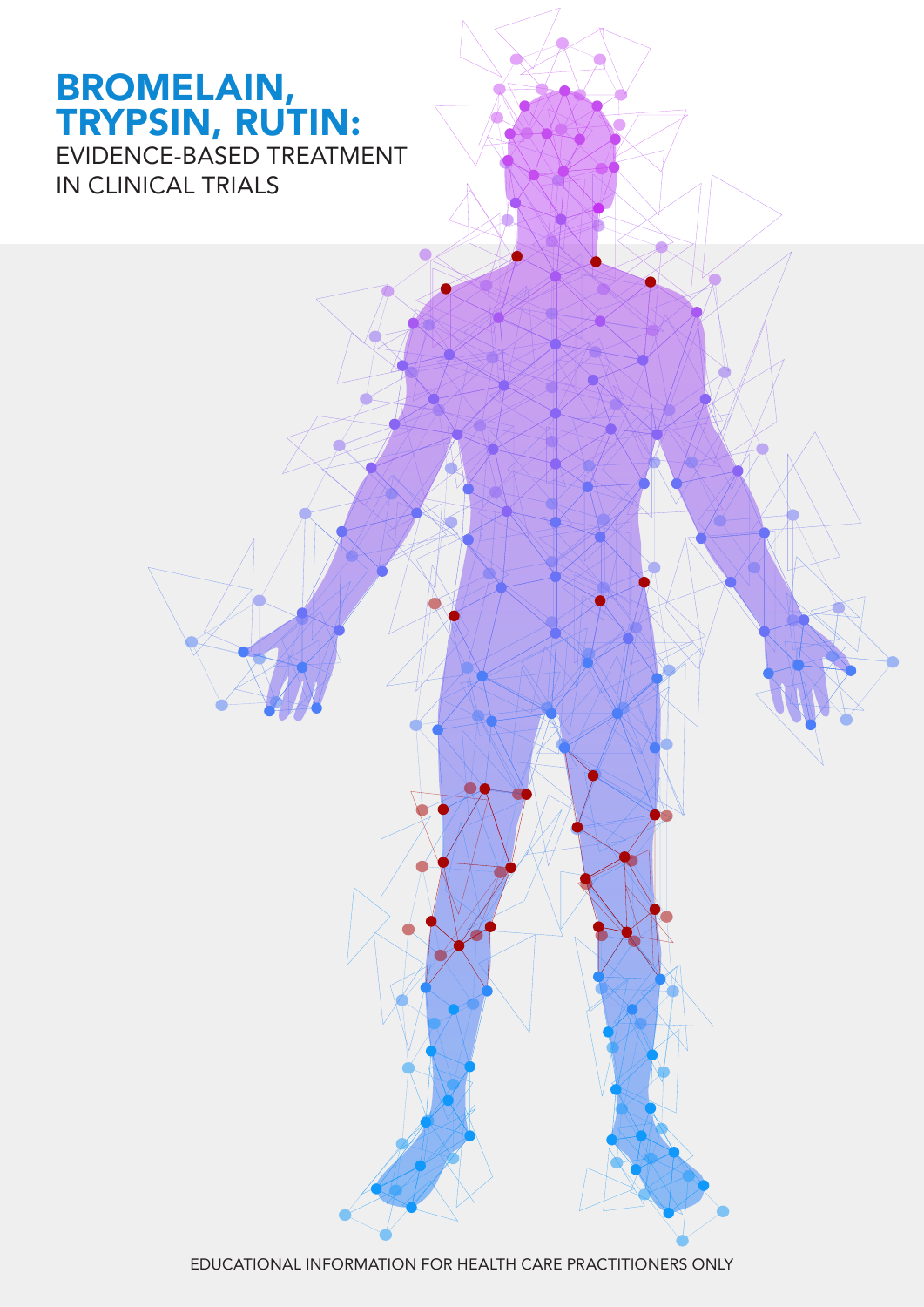# Contents

Osteoarthritis is a leading cause of disability among elderly people<sup>1</sup>. Estimates of the prevalence in the literature range from 12.3% to 21.6%2 , and up to 34% in adults over 65 years<sup>3</sup>. Symptomatic knee OA is highly prevalent among people aged over 50 years, affecting more than 250 million people worldwide<sup>4,5</sup>.

| <b>Introduction</b>                                                   | $\angle$  |
|-----------------------------------------------------------------------|-----------|
| Contents                                                              | 3         |
| <b>Mode of Action</b>                                                 | $4 - 5$   |
| Knee Osteoarthritis (Meta-Analysis of Six Trials),<br>Ueberall et al. | $6 - 7$   |
| Active Osteoarthritis of the Knee,<br>Bolten et al.                   | 8         |
| Active Osteoarthritis of the Hip,<br>Klein et al.                     | 9         |
| Active Osteoarthritis of the Knee,<br>Akhtar et al.                   | $10 - 11$ |
| Active Osteoarthritis of the Knee,<br>Singer et al.                   | $12 - 13$ |
| Rheumatic Illnesses,<br>Wittenborg et al.                             | 14        |
| <b>Muscle Soreness,</b><br>Marzin et al.                              | 15        |
| Summary                                                               | 16        |

Patients with Osteoarthritis suffer from severe joint pain, which results in physical disability; the more severe the walking disability, the higher is the risk of death<sup>6</sup>. Global estimates indicate that among people with OA, 80% have limitations in movement, and 25% cannot perform their major daily activities of life7 .

The disease has a slow but continuous progression with inflammatory episodes. The principal symptoms are pain and loss of joint function. The standard therapy for moderate rheumatic pain is analgesic and antiphlogistic treatment with non-steroidal anti-inflammatory drugs (NSAIDs)<sup>8</sup> .

NSAIDs improve pain relief but do not affect degenerative progression<sup>9</sup>. Moreover, NSAIDs are associated with several adverse effects and are contraindicated in people with comorbidities<sup>10,11,12,13</sup>. Therefore, doses should be as low as possible, and NSAID treatment should be continued for as short a time as possible<sup>14</sup> which is a problem in a condition such as OA that requires long-term management.

In light of these risks and the fact that osteoarthritis is a chronic disease without causal treatment, the search for an effective, safe, and well-tolerated anti-inflammatory treatment to slow down Osteoarthritis progression and improve symptoms is more important than ever. The search has involved numerous clinical trials comparing the effectiveness of systemic enzyme therapy with standard NSAID therapy.

# **Introduction**

- 1: Neogi, T., The epidemiology and impact of pain in osteoarthritis. Osteoarthritis Cartilage, 2013. 21(9): p. 1145-53.
- 2: Palazzo, C., et al., Risk factors and burden of osteoarthritis. Ann Phys Rehabil Med, 2016. 59(3): p. 134-138.
- 3: Lawrence, R.C., et al., Estimates of the prevalence of arthritis and other rheumatic conditions in the United States. Part II. Arthritis Rheum, 2008. 58(1): p. 26-35. 4: Felson, D.T., et al., The prevalence of knee osteoarthritis in the elderly. The Framingham Osteoarthritis Study. Arthritis Rheum, 1987. 30 (8): p. 914-8.
- 5: Vos, T., et al., Years lived with disability (YLDs) for 1160 sequelae of 289 diseases and injuries 1990–2010: a systematic analysis for the Global Burden of Disease
- Study 2010. The lancet, 2012. 380 (9859): p. 2163-2196.
- 6: Nüesch, E., et al., All cause and disease specific mortality in patients with knee or hip osteoarthritis: population based cohort study. Bmj, 2011. 342. 7: World Health Organization. Chronic rheumatic conditions. Chronic diseases and health promotion [cited 2021 29/01/2021]; Available from: https://www.who.int/
- chp/topics/rheumatic/en/.

- 9: Ravalli, S., et al., Recently highlighted nutraceuticals for preventive management of osteoarthritis. World journal of orthopedics, 2018. 9 (11): p. 255. 10: Brooks, P., Use and benefits of nonsteroidal anti-inflammatory drugs. Am J Med, 1998. 104 (3a): p. 9S-13S; discussion 21S-22S.
- 11: Roth, S.H. and R.E. Bennett, Nonsteroidal anti-inflammatory drug gastropathy. Recognition and response. Arch Intern Med, 1987. 147 (12): p. 2093-100.

12: Ong, C., et al., An evidence-based update on nonsteroidal anti-inflammatory drugs. Clinical medicine & research, 2007. 5 (1): p. 19-34.

14: Kolasinski, S.L., et al., 2019 American College of Rheumatology/Arthritis Foundation Guideline for the Management of Osteoarthritis of the Hand, Hip, and Knee. Arthritis Care Res (Hoboken), 2020. 72 (2): p. 149-162.

# Introduction

<sup>8:</sup> Bruyère, O., et al. An updated algorithm recommendation for the management of knee osteoarthritis from the European Society for Clinical and Economic Aspects of Osteoporosis, Osteoarthritis and Musculoskeletal Diseases (ESCEO). in Seminars in arthritis and rheumatism. 2019. Elsevier.

<sup>13:</sup> Bannuru, R.R., et al., OARSI guidelines for the non-surgical management of knee, hip, and polyarticular osteoarthritis. Osteoarthritis Cartilage, 2019. 27 (11): p. 1578-1589.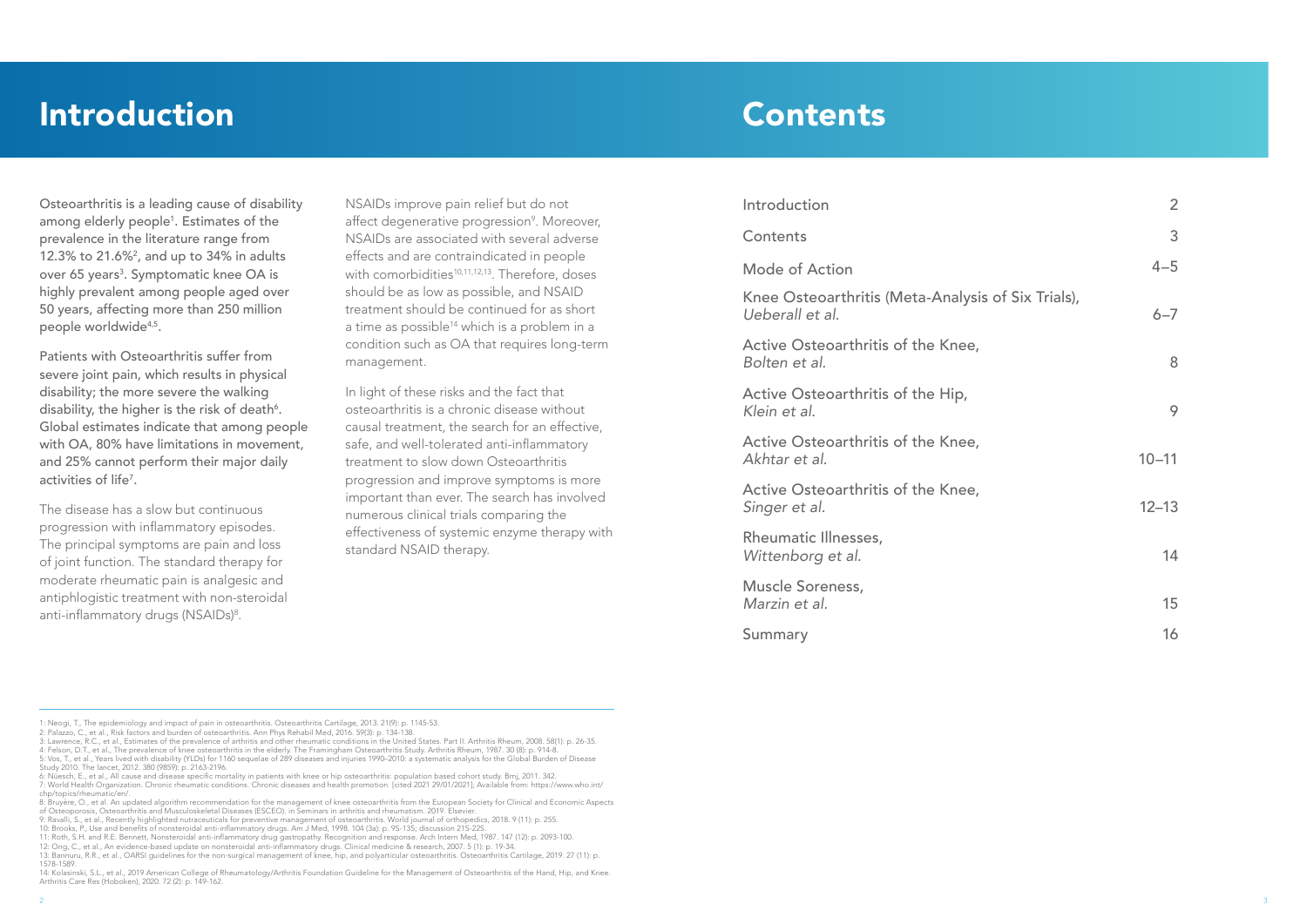Total activity of the daily dose of oral enzymes used in the clinical trials described further is 2700 FIP-Units bromelain, 8640 FIP-Units trypsin (and 600 mg of the flavonoid rutoside, or rutine as it is also called). There are several methods to measure active enzymes, the Fédération internationale pharmaceutique recommends FIP-Units to be used<sup>2</sup>.

2: Fédération internationale pharmaceutique, https://www.ugent.be/fw/pharmaceutics/biochemphypharm/en/research/research-groups/fip/commission , accessed

# Mode of Action

#### Modulating inflammation by oral enzymes

Proteolytic enzymes, therefore, do not suppress the inflammatory response, but support it and actually accelerate the controlled physiological progression of the immune response and inflammatory processes. That is, they strengthen self-healing processes – and are better tolerated than NSAIDs. Enzyme preparations are, therefore, particularly suited to long-term therapy.

Proteolytic enzymes have a role in reducing inflammation by helping to restore the balance between pro-inflammatory and anti-inflammatory cytokines. Following absorption through the intestinal mucosa, these enzymes bind to the antiprotease alpha-2-macroglobulin in the blood to activate it. Activated alpha-2-macroglobulin is then able to irreversibly bind to the excess cytokines and restore the balance necessary for reducing inflammatory responses.<sup>1,2,3</sup>

#### Mode of action of enzymes in inflammation<sup>1</sup>



### Better in combination – spectrum of proteolytic enzyme action

Primarily (clinically apparent) systemic enzyme therapy has an anti-edematous and antiinflammatory action and therefore relieves pain. It can also improve blood flow. From a pharmacological and therapeutic perspective, combining different enzymes is useful since the individual enzymes act in different ways.

# Cytokines: the immune system's messenger molecules

Inflammation is a healthy and crucial response of the immune system to potentially harmful stimuli. Cytokines play a fundamental role in controlling the progression and duration of inflammatory responses. Their influence on inflammatory processes can be broken down into two key modes of action: pro-inflammatory cytokines promote the inflammatory response, while anti-inflammatory cytokines inhibit the inflammatory response. The coordinated interplay of pro- and anti-inflammatory cytokines is a prerequisite for the normal progression of inflammations.

In the event of an acute immune response, pro-inflammatory cytokines predominate, while in the case of chronic inflammatory processes anti-inflammatory cytokines outweigh. Restoring the balance of the different cytokines in the body is vital in ensuring an immune response that results in healing.

# Everything in balance – cytokine regulation by enzymes

<sup>1:</sup> Cater, J.H., M.R. Wilson, and A.R. Wyatt, Alpha-2-Macroglobulin, a Hypochlorite-Regulated Chaperone and Immune System Modulator. Oxid Med Cell Longev, 2019. p. 5410657.

<sup>2:</sup> Lorkowski, G., Gastrointestinal absorption and biological activities of serine and cysteine proteases of animal and plant origin: review on absorption of serine and cysteine proteases. International journal of physiology, pathophysiology and pharmacology, 2012. 4 (1): p. 10.

<sup>3:</sup> Wald, M., M. Honzikova, and M. Lysikova, Systemic enzyme support: an overview. Nutrition News, 2008. 4: p. 2-5.

<sup>1:</sup> Cater, J.H., M.R. Wilson, and A.R. Wyatt, Alpha-2-Macroglobulin, a Hypochlorite-Regulated Chaperone and Immune System Modulator. Oxid Med Cell Longev, 2019. p. 5410657.

<sup>30</sup>th June 2021.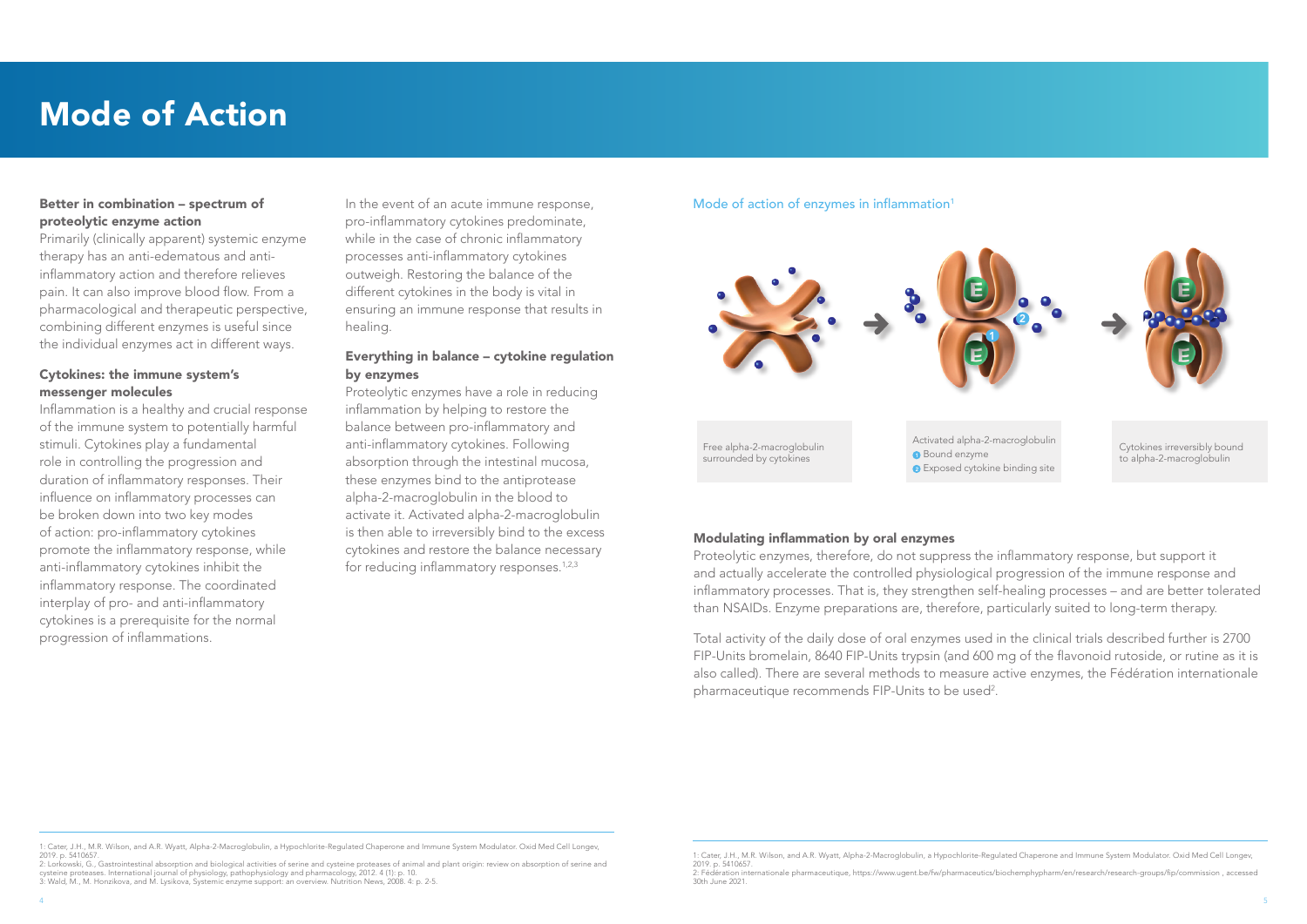Reference: Ueberall M.A. et al.: Efficacy, tolerability, and safety of an oral enzyme combination vs diclofenac in osteoarthritis of the knee: results of an individual patient-level pooled reanalysis of data from six randomized controlled trials. Journal of Pain Research 2016, Nov 4; 9: 941–961

# Knee Osteoarthritis (Meta-Analysis of Six Trials)

# Anti-Inflammatory Treatment of Osteoarthritis – Alternatives to NSAIDs?

Source: Arzt & Wirtschaft AUDIMAX 1, February 2017



### **CONCLUSION**

### Aim of the Trial

Comparison of the effectiveness, tolerability and safety of an oral enzyme combination with the NSAID diclofenac in subjects with knee osteoarthritis based on the raw patient data of six clinical trials

# **Methodology**

- Meta-analysis based on individual raw patient data taken from six randomized, controlled trials in accordance with GCP guidelines against the reference substance diclofenac
- Data from a total of 774 patients with knee osteoarthritis
- Treatment either with an oral enzyme combination (OEC; with bromelain, trypsin, and the flavonoid rutoside) and diclofenac placebo or with diclofenac and OEC placebo (OEC 3 x 2 tablets/day, diclofenac 100–150 mg/day)
- Length of treatment: 3, 6, and 12 weeks
- Permitted emergency medication: 500 mg paracetamol up to 4x a day, not prior to the examination appointments
- Efficacy target parameters: change in the Lequesne index, leading to an assessment of pain, walking performance, and daily activity with knee osteoarthritis. Secondary endpoint: pain at rest and under stress

• Safety/tolerability target parameters: number of adverse side effects. Additional endpoints: changes in liver enzyme (AST, ALT, and GGT) activity and changes in red blood cell values (hemoglobin, hematocrit, and erythrocyte count)

#### **Findings**

- Significant, equivalent improvement of knee function and pain (Lequesne index) in subjects who either received diclofenac or OEC (p<0.001)
- Hence, comparable clinical effectiveness of OEC and diclofenac
- Significantly fewer adverse events occurred in the OEC group than in the diclofenac group (14.7% vs. diclofenac 21.1%); these were at 5.9% (enzyme group) and 10.2% (diclofenac group) at the conclusion of the trial
- Clear, significant increase in liver values in the diclofenac group (72.6% vs. 28.2%)
- Clear, significant change in red blood count in 86.3% of the diclofenac group (vs. 18.8% of the enzyme group)

The oral enzyme combination has comparable clinical efficacy as the NSAID Diclofenac with a more favourable safety profile and is hence especially qualified for long-term use.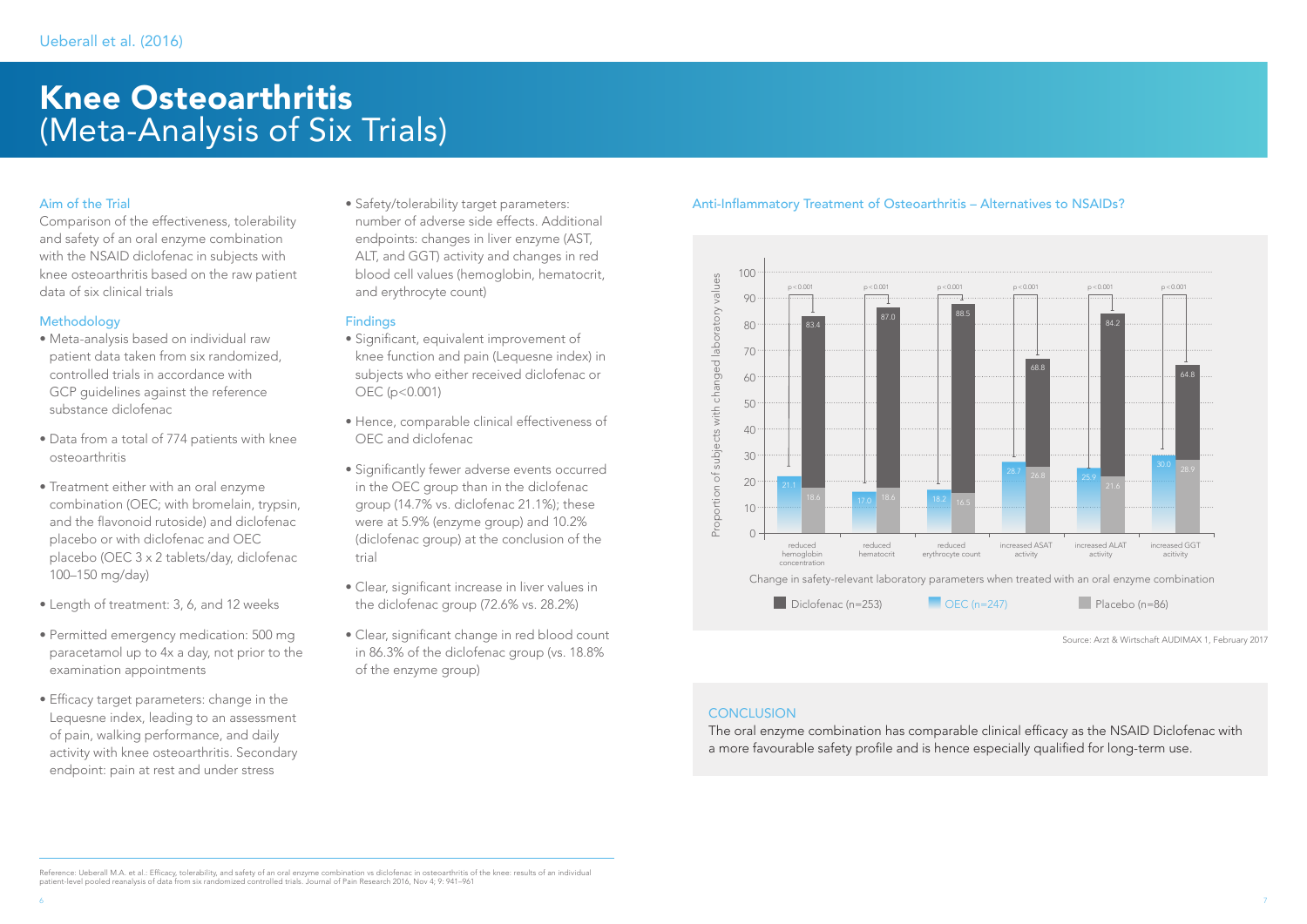# Active Osteoarthritis of the Knee Active Osteoarthritis of the Hip

# Aim of the Trial

Comparison of the effectiveness and tolerability of an oral short-term enzyme therapy compared to the NSAID diclofenac in subjects with moderate to severe osteoarthritis of the knee.

# **Methodology**

- Multi-center, randomized, placebocontrolled, double-blind trial against the reference substance diclofenac
- Treatment of 150 subjects with moderate to severe knee osteoarthritis over 12 weeks either with an oral enzyme combination (OEC; with bromelain, trypsin, and the flavonoid rutoside) + diclofenac placebo or with diclofenac + OEC placebo, or solely with a placebo (OEC: 3 x 2 tablets/day, diclofenac 3 x 50 mg/day)
- Permitted emergency medication: 500 mg paracetamol up to 4x a day, not prior to the examination appointments
- Target parameters: change in Lequesne index and WOMAC index after 12 weeks of treatment, assessing pain and function in the affected knee, joint stiffness, walking distances and daily activities.

# **Findings**

- Significant, equivalent improvement of knee function and pain (Lequesne index) in subjects who either received diclofenac or OEC; both groups showed significant improvement compared to the placebo  $(p < 0.05)$
- Significant, equivalent improvement both in the WOMAC sub-scales and in overall scores
- Therefore, comparable clinical effectiveness of OEC and diclofenac
- Number of emergency tablets taken (paracetamol) significantly less in the OEC group than in the placebo group (median: 0.5 versus 10 tablets per subject over 12 weeks) – number of painful episodes reduced
- Adverse events were similarly rare in both the OEC group and the placebo group (7.2% vs. 9.1% of subjects), but significantly more frequent in the diclofenac group (15.6%)

# Aim of the Trial

Investigate the effectiveness and tolerability of the oral enzyme combination bromelain,trypsin and the flavonoid rutoside (OEC) compared to a standard NSAID (diclofenac) in subjects with active coxarthrosis – evidence of non-inferiority.

### **Methodology**

- Randomized, double-blind trial against a reference substance
- Treatment of 90 subjects with active osteoarthritis of the hip over 6 weeks either with OEC + diclofenac placebo or with diclofenac + OEC placebo (OEC: 3 x 2 tablets/day, diclofenac 2 x 50 mg/day)
- Target parameters: changes in Lequesne index and WOMAC index (parameters assessing pain, joint stiffness, function, and daily activities), subjective assessment of effectiveness and tolerability by physicians and subjects

### **CONCLUSION**

- Significant, equivalent improvement in symptoms in both treatment groups based on Lequesne index and on all WOMAC subscales (pain, joint stiffness, and function)
- Subjective assessment of effectiveness as "very good" or "good" by the physicians: 72.1% OEC vs. 61.4% diclofenac; by subjects: 62.8% OEC vs. 50.0% diclofenac
- Statistically significant evidence of noninferiority of the oral enzyme combination (OEC) in all target parameters
- Treatment variants subjectively evaluated as "very good" or "good" by the majority of patients, with a tendency for improved tolerance of OEC

Reference: Bolten W. W. et al.: The Safety and Efficacy of an Enzyme Combination in Managing Knee Osteoarthritis Pain in Adults: A Randomized, Double-Blind, Placebo-Controlled Trial. Arthritis 2015, Article ID 251521, 7 pages, 2015. doi:10.1155/2015/251521

# **Findings**

The effectiveness of the oral enzyme combination and diclofenac was equivalent in subjects with painful, active osteoarthritis of the hip. Based on the generally improved benefit-risk ratio, oral enzymes can be recommended to treat patients with painful osteoarthritis.

### **CONCLUSION**

An equivalent improvement in pain and knee function in subjects with knee osteoarthritis was observed with the oral enzyme combination and diclofenac. The enzyme combination proved to be an effective and safe alternative to standard NSAID treatment.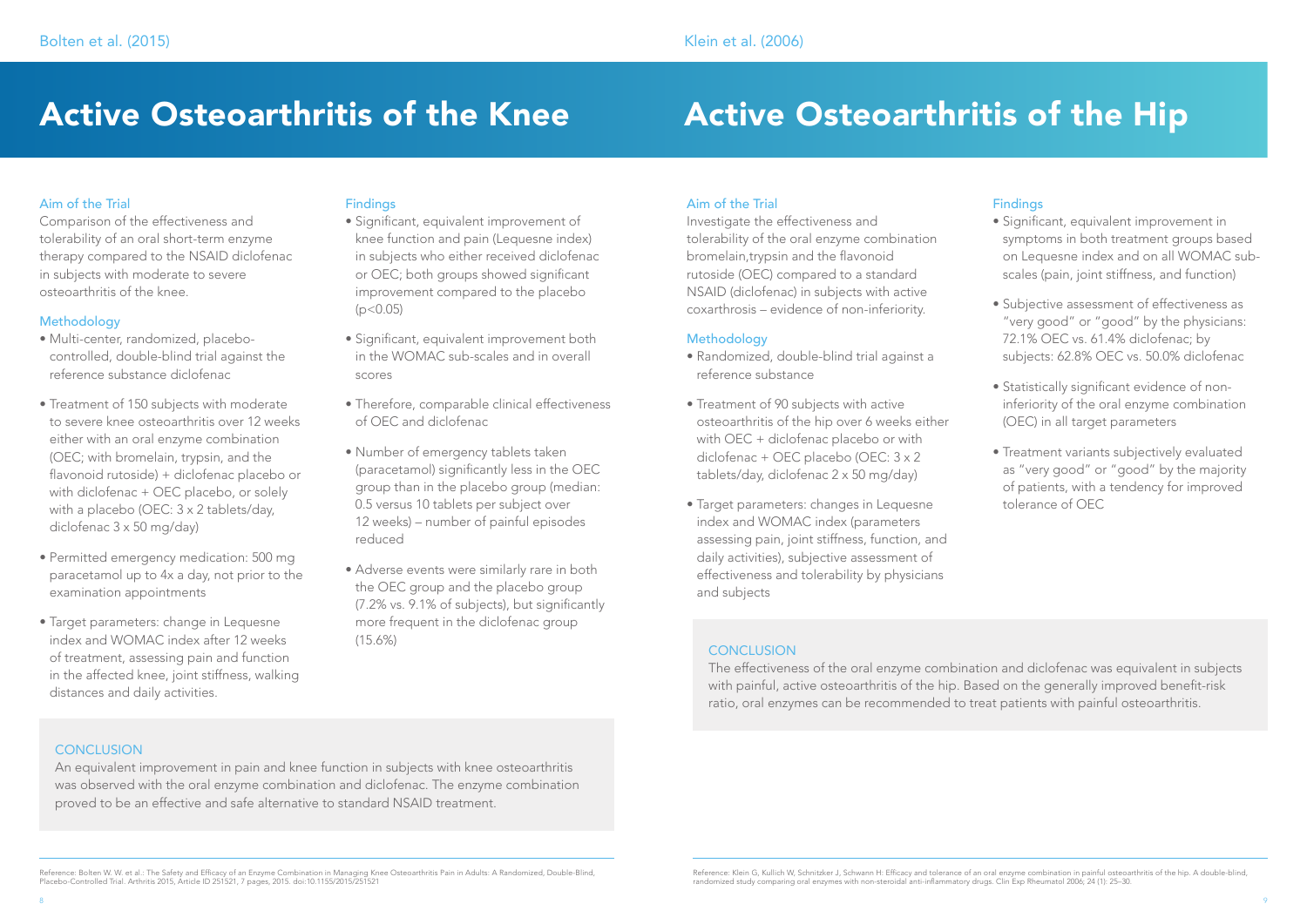# Active Osteoarthritis of the Knee

The effectiveness of the oral enzyme combination and diclofenac was equivalent in subjects with painful knee osteoarthritis. As such, OEC represents an effective and safe alternative to standard treatment with NSAIDs such as diclofenac.

# Aim of the Trial

Investigate the effectiveness and safety of the oral enzyme combination bromelain, trypsin and the flavonoid rutoside (OEC) compared to diclofenac in patients with active gonarthritis – evidence of non-inferiority.

#### **Methodology**

- Randomized, double-blind trial against a reference substance
- Treatment of 103 subjects with painful osteoarthritis of the knee over 6 weeks either with OEC  $(3 \times 2 \text{ tablets/day}) +$ diclofenac placebo or with diclofenac (2 x 50 mg/day) + OEC placebo
- Target parameters: changes in the Lequesne index, changes in resting and movement pain as well as motion impairment, subjective assessment of effectiveness and tolerability by physicians and subjects

#### Findings

- Significant, equivalent improvement of symptoms in both treatment groups: The Lequesne index fell in the enzyme group from 13.0 to 9.4 vs. 12.5 to 9.4 in the diclofenac group, while the symptoms index fell in the enzyme group from 4.9 to 3.5 vs. 4.9 to 3.6 in the diclofenac group
- Statistically significant evidence of noninferiority of the oral enzyme combination
- Subjective assessment of tolerability of OEC as "very good" or "good" by the majority of subjects (89.2%) and physicians (84.2%)

#### Symptoms Index

(Resting and movement pain, motion impairment) over course of treatment

Diagram from Akhtar et al. (2004)



### **CONCLUSION**

Reference: Akhtar NM, Naseer R, Faroogi AZ, Aziz W, Nazir M: Oral enzyme combination versus diclofenac in the treatment of osteoarthritis of the knee – a doubleblind prospective randomized study. Clin Rheumatol 2004; 23: 410–415.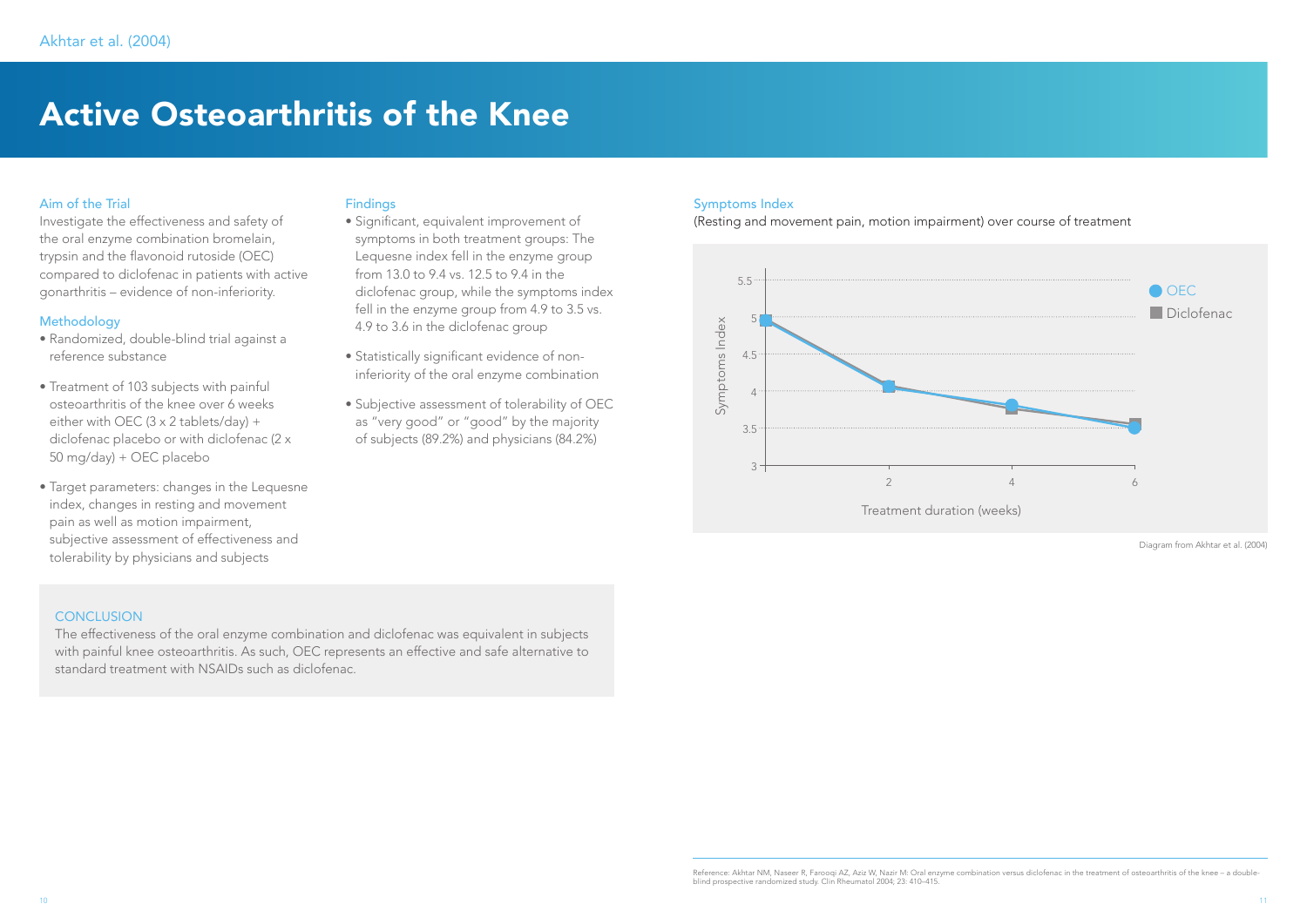# Active Osteoarthritis of the Knee

The benefits of treatment with the oral enzyme combination can be observed in its longlasting anti-inflammatory action and its very good tolerability. Long-term treatment with OEC can therefore be recommended in patients with osteoarthritis.

### Aim of the Trial

Compare the effectiveness and tolerability of an oral short-term enzyme therapy (OEC; with bromelain, trypsin and the flavonoid rutoside) with the NSAID diclofenac in subjects with active knee osteoarthritis – evidence of noninferiority.

#### Methodology

- Randomized, double-blind trial against a reference substance
- Treatment of 63 subjects with active knee osteoarthritis over 3 weeks either with OEC
- + diclofenac placebo or with diclofenac + OEC placebo (OEC: 3 x 2 tablets/day, diclofenac one week 3 x 50 mg/day, then 2 x 50 mg/day)
- Target parameters after 3 weeks of treatment followed by 4 weeks of observation: changes in the Lequesne index, assessment of resting and movement pain as well as mobility using visual analog scale (VAS), subjective assessment of effectiveness and tolerability by physicians and subjects

#### Findings

- Continuous decline on the Lequesne index and reduction of pain symptoms in both treatment groups during the 3-week treatment period
- Statistically significant differences at the end of the 4-week observation period: further reduction in the Lequesne index and in overall pain symptoms in the enzyme group vs. increase in values in the diclofenac group
- Evidence of non-inferiority of the oral enzyme combination
- No differences in the subjective assessment of effectiveness by physicians and subjects
- Subjective assessment of tolerability by physicians and subjects overwhelmingly "very good": OEC 92.3% vs. diclofenac 71.9%

#### Total VAS score for pain

(Resting and movement pain, motion impairment) over course of treatment

Diagram modified from Singer et al. (2001)



#### **CONCLUSION**

Reference: Singer F, Singer C, Oberleitner H: Phlogenzym versus diclofenac in the treatment of activated osteoarthritis of the knee. A double-blind prospective randomized study. Int J Immunotherapy 2001; 17(2/3/4): 135–141.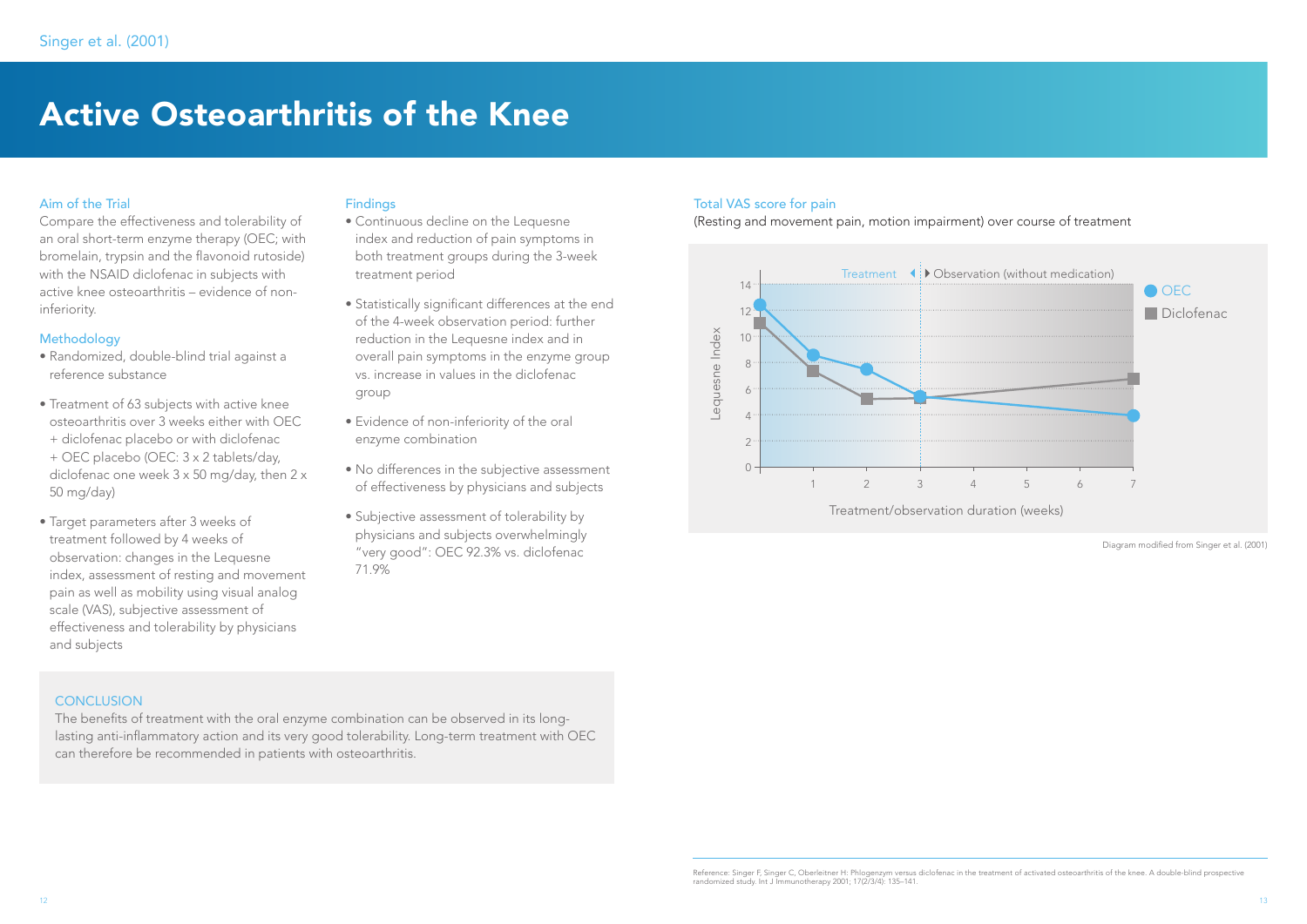# Rheumatic Illnesses and Muscle Soreness

In comparable initial and treatment scenarios, enzyme therapy was more likely to be successful (freedom from symptoms) than NSAID therapy. Oral enzyme therapy can be considered as generally unproblematic in terms of safety; compared to NSAIDs, the enzyme preparation had a significantly improved side effect profile.

### **Findings**

The oral enzyme combination aids in the recovery of post-traumatic muscle damage (muscle soreness) to such an extent that recreational athletes had regained their initial strength with no pain after half the time. The objectively detectable biomarkers of muscle damage clearly demonstrated the effectiveness of the enzymes in both groups.

# Aim of the Trial

Investigate the effectiveness of an oral enzyme combination (OEC; with bromelain, trypsin and the flavoured rutoside) in comparison in comparison to NSAIDs in the treatment of rheumatic illnesses.

# **Methodology**

- Retrospective cohort study with parallel groups
- Comparison of treatment success for rheumatic illnesses (joint, spinal, and soft tissue rheumatic illnesses) based on the data of a total of 2,139 patients who either received OEC or NSAIDs
- Target parameter: symptom-free as an effectiveness factor at the end of the treatment

# **CONCLUSION**

- Period of administration depending on diagnosis: OEC 23–35 days vs. NSAIDs 16–25 days
- Use of additional painkillers was necessary more often during treatment with NSAIDs than during treatment with OEC: 15.6% vs. 8.3%
- Subjective assessment of tolerability of OEC as "very good" by 87.2% of physicians vs. 30.1% with NSAIDs

# Aim of the Trial

Investigate the effectiveness of an enzyme combination (OEC; with bromelain, trypsin, and the flavonoid rutoside) to alleviate the symptoms of muscle trauma brought about by exhaustive, eccentric muscle activity

### **Methodology**

- Randomized, double-blind, placebocontrolled study in accordance with GCP guidelines
- Inclusion of sports volunteers of intermediate strength
- Two stages:
	- Stage 1: 28 participants, crossover – Stage 2: 44 participants, parallel groups
- 72 hours before training to 72 hours after training: 3 x 4 OEC or placebo tablets a day
- Target parameters: strength in the quadriceps muscles after intensive, eccentric training eliciting muscle soreness, pain in the same muscles after 3, 6, 24, 48, and 72 hours
- Target parameter biomarkers: muscle metabolism, damage, inflammation, and immune system

# **CONCLUSION**

# Findings

Stage 1:

- Mainly runners/joggers (endurance training)
- Significant difference between the OEC group and the placebo group in terms of the maximum strength achieved and pressure pain after induced muscle soreness  $(p=0.0332)$
- OEC group regained their initial strength after just 24 hours (placebo group only after 48 hours)

Stage 2:

- Primarily strength trained athletes
- No significant difference (mean=0.4379; p=0.8596)

Biomarkers:

• Statistically highly significant difference in the OEC group in both stages (combined p=0.0002)

Reference: Marzin T, et al. (2017): Effects of a systemic enzyme therapy in healthy active adults after exhaustive eccentric exercise: a randomised, two-stage, doubleblinded, placebo-controlled trial. BMJ Open Sport Exerc Med 2017;2: e000191. doi:10.1136/ bmjsem-2016-000191